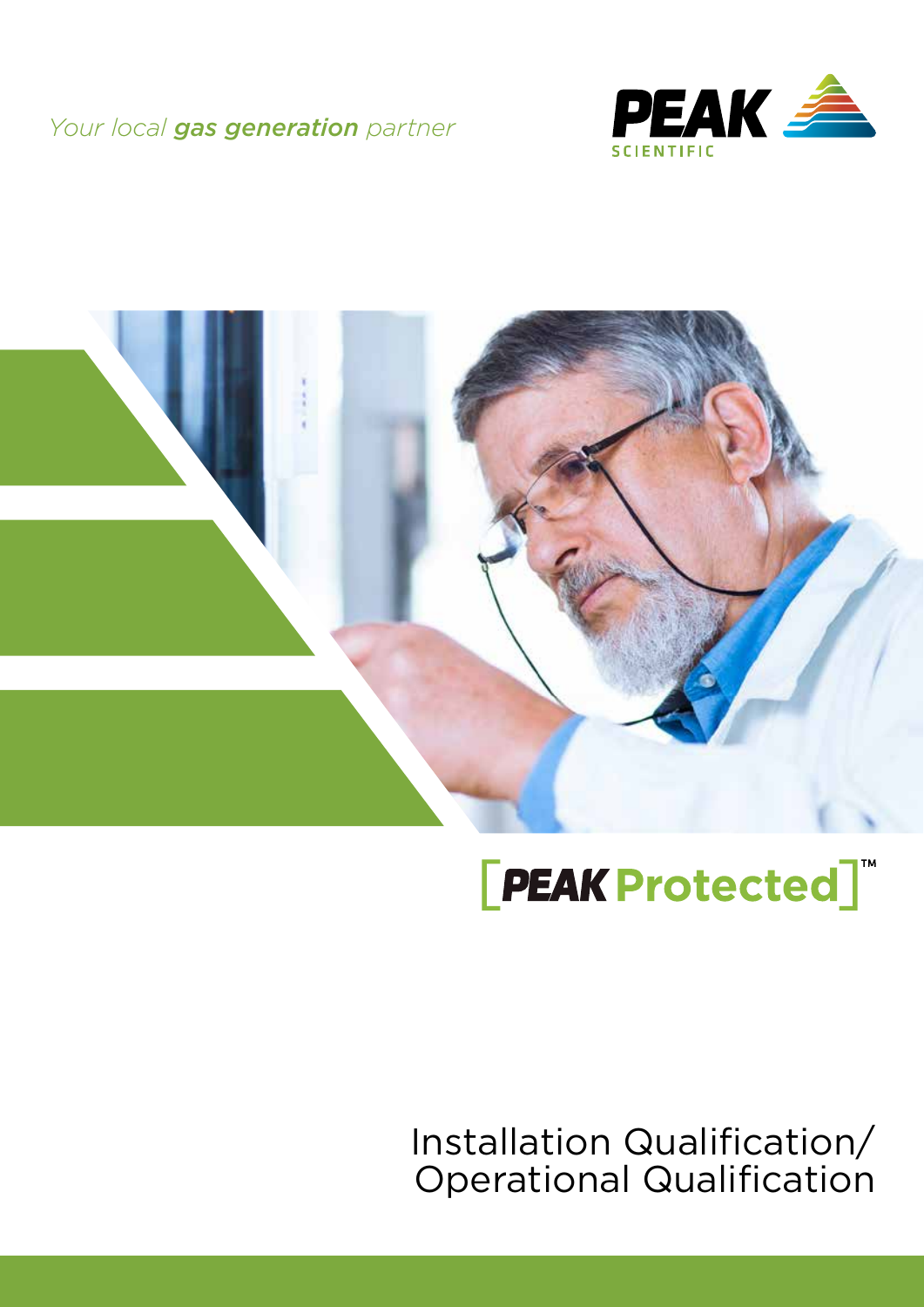# **Completed on-site** by your local Peak Engineer at **a time that suits you**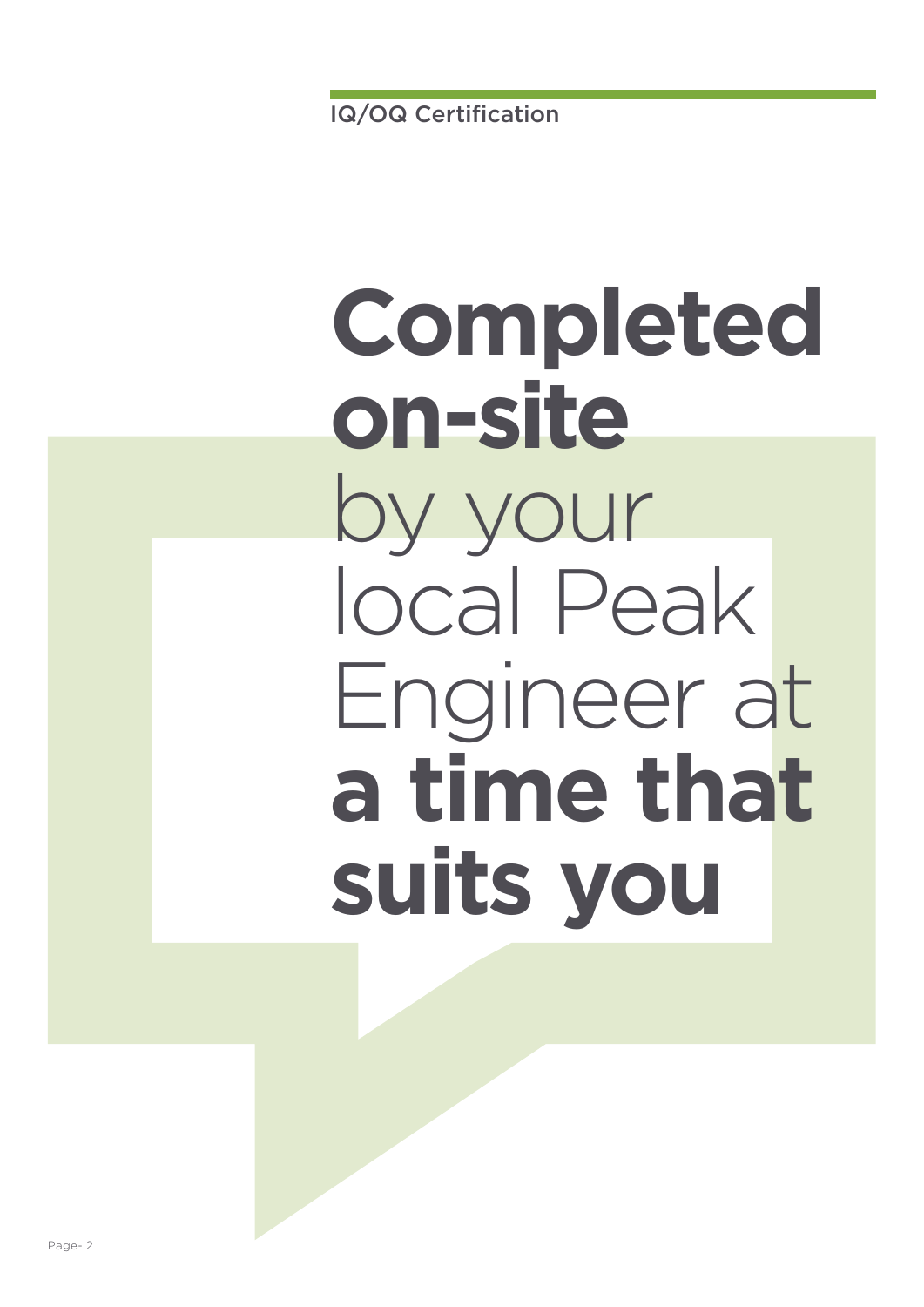

### IQ/OQ Certification

### **Providing certified assurance for your laboratory applications**

Peak Scientific gas generators define the industry benchmark for reliable, consistent and convenient gas supply for analytical instruments in laboratories the world over.

However, sometimes it is not enough that your laboratory gas generator performs to the manufacturers' standards; it may also need to meet the strict regulatory requirements outlined by the Food and Drug Administration (FDA) or equivalent EU regulatory bodies.

Here at Peak Scientific, we understand the increasing need for validation and regulatory compliance. With customer service and support at the very core of everything we do, we have developed a comprehensive Installation and Operational Qualification certification service for customers who require additional certified assurance for their analytical applications.

The Peak Scientific IQ/OQ certification service is tailored to your specific gas generator. It delivers a cost effective & efficient solution to help you achieve and maintain regulatory compliance.

In addition to our highly trained and dedicated Service Engineer completing the Installation and Operational validation, we will also provide full certification to document this process, ensuring accurate proof of compliance.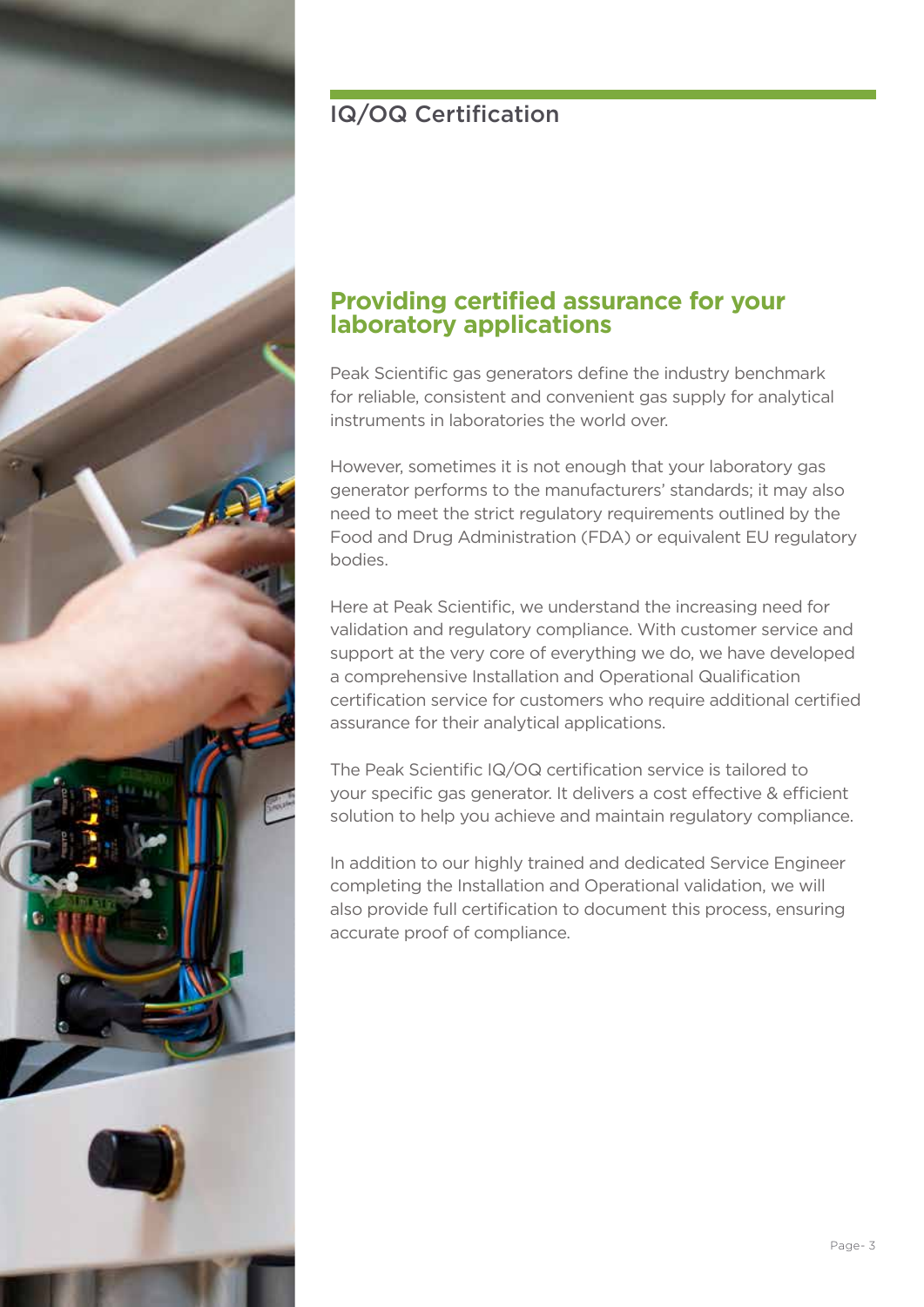### What is IQ?

# **Installation** Qualification

IQ is the detailed check of the equipment installation covering its component parts and its location on-site. The main aim of IQ is to provide documented confirmation that the gas generator is physically fit for purpose, comes with all relevant documentation and its operating environment meets manufacturer specified guidelines.

Once your dedicated Service Engineer has completed the review of the installation review and confirmed the generator is configured correctly, you can be assured that your equipment is set up correctly.

#### YOUR CERTIFIED IQ/OQ PEAK SCIENTIFIC ENGINEER WILL:

- Compare the equipment received with the purchase order including: accessories, firmware and relevant documentation such as operation manuals
- Check the gas generator for possible damage during the delivery process
- Assess the environment that the gas generator will be placed in, making sure there is adequate ventilation
- Review hazard and safety precautions for the area of use, including materials that may come into contact with the generator and/or personnel
- Perform an installation functionality check and produce an installation report
- Record all relevant activities and actions and sign all relevant documentation
- Complete a certificate of conformity

NB: IQ does not include the actual installation of the generator. Physical installation can be requested at an additional cost.

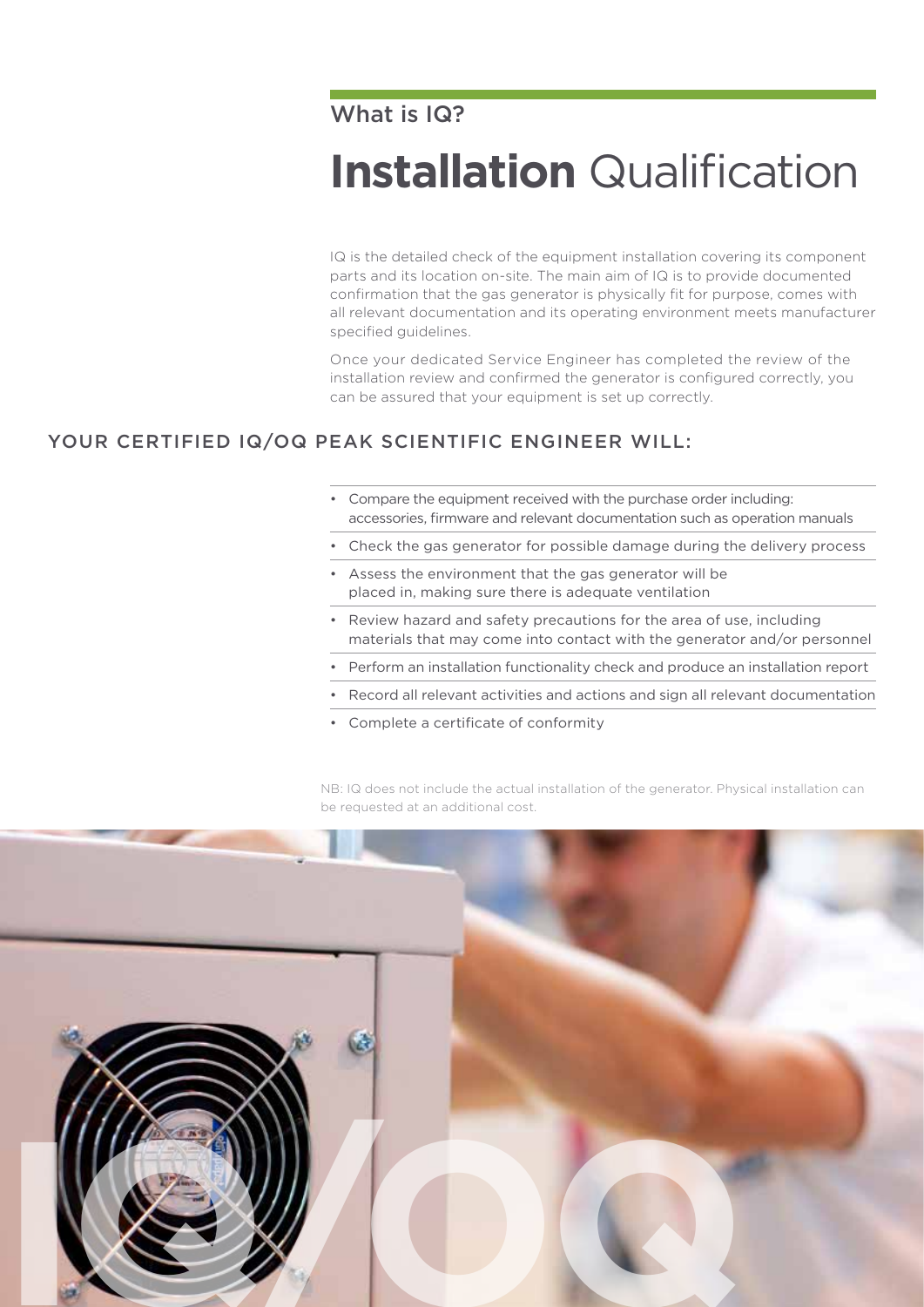Once the gas generator installation has been validated, your Peak Service Engineer can complete an Operational Qualification to verify that the equipment functions in accordance with manufacturer specifications. The Service Engineer will also confirm that the gas generator satisfies the requirements of your instrument based on its agreed metrics.

#### YOUR CERTIFIED IQ/OQ PEAK SERVICE ENGINEER WILL:

- Ensure the gas generator is functioning to the acceptable standard by testing the generator's specification parameters and ranges against the technical specifications of the equipment
- Perform basic training with the generator to ensure your team are able to use it as intended, safely and with confidence
- On completion of the OQ, all operational tests will be documented, the results validated and all relevant certificates completed & signed

#### WHEN SHOULD LCARRY OUT AN OQ?

- When the generator is installed or relocated
- On a periodic basis in accordance with your standard operating procedures
- After a major repair
- Before a previously installed system is used in a regulated test environment for the first time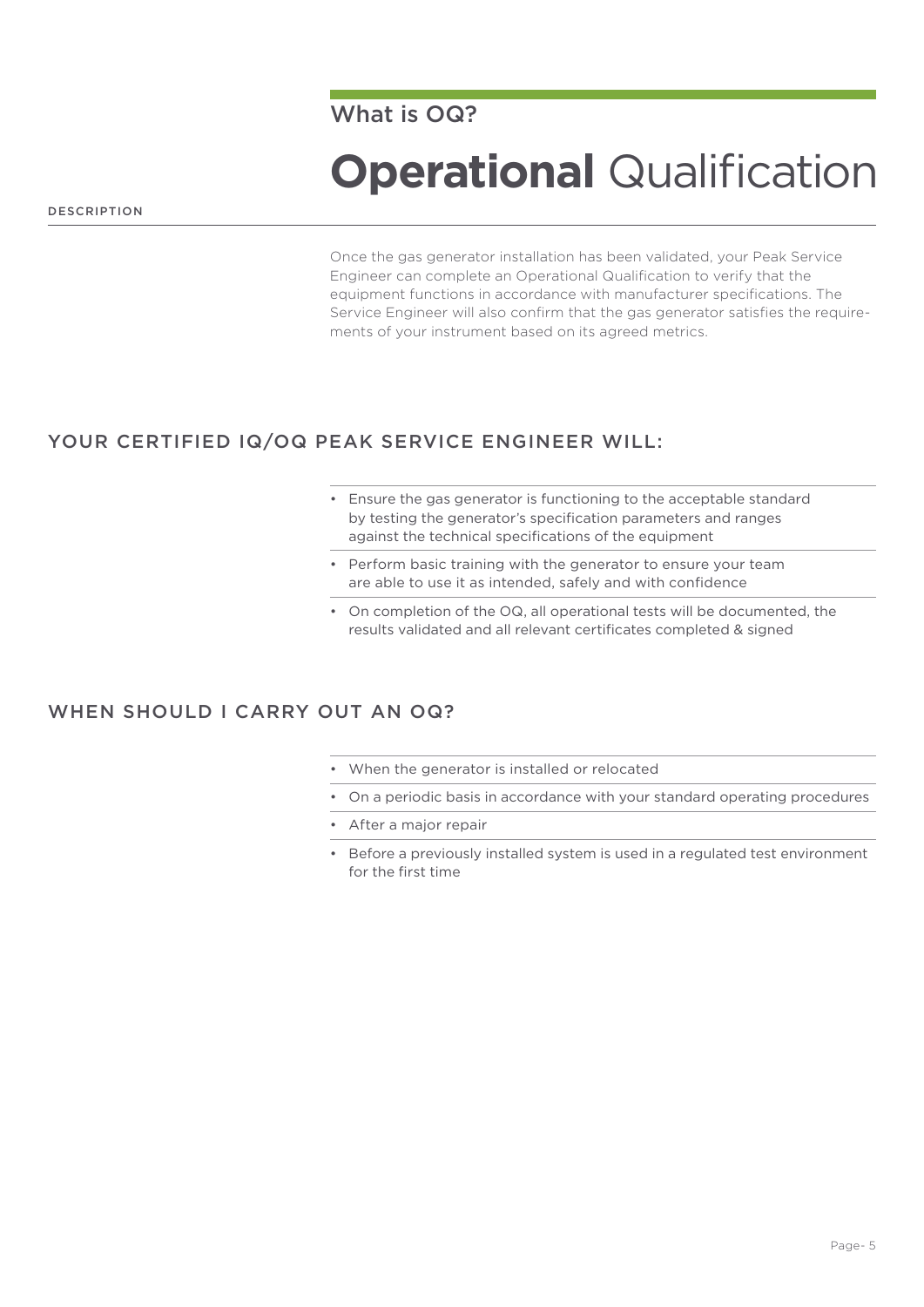# **IQ/OQ** How does it work?

Peak Scientific's IQ/OQ is tailored to your specific generator



\*If you need a Peak Field Service Engineer to install your generator, this can be requested at an additional cost.<br>'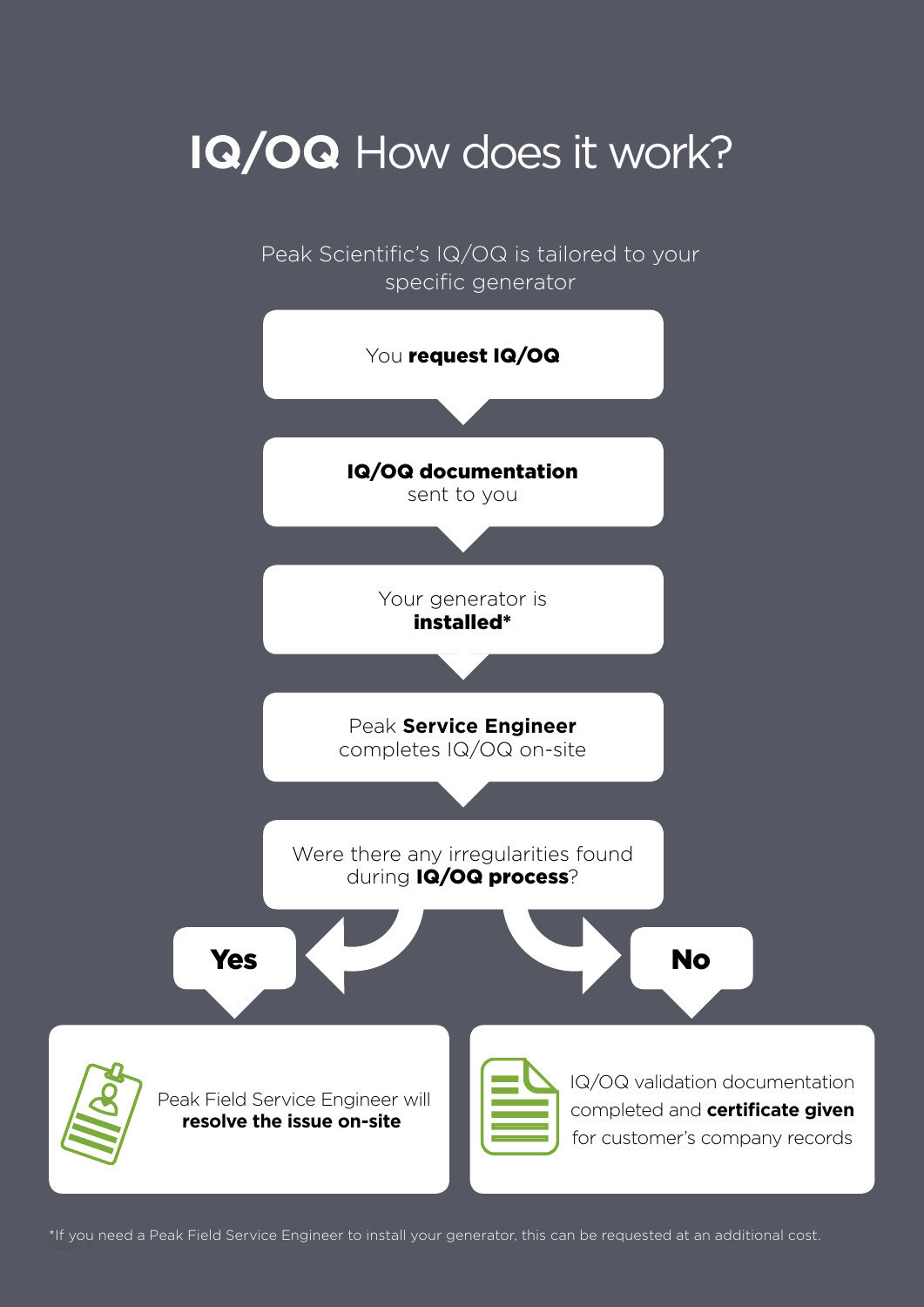### Why Peak for IQ/OQ?

## Gas generator **experts**

Peak's Field Service Engineers are best positioned to provide the IQ/OQ certification your industry requires, because they have been rigorously trained on Peak gas generator systems and work with them day in, day out.

#### YOUR CERTIFIED IQ/OQ PEAK SERVICE ENGINEER IS:

- Trained in-house by a team with decades of gas generator systems experience
- Re-tested annually to ensure they continue to meet Peak's high standards
- Local to you, with dedicated engineers located throughout the world
- Supported by specialists across many fields from gas chromatography users to worldwide logistics